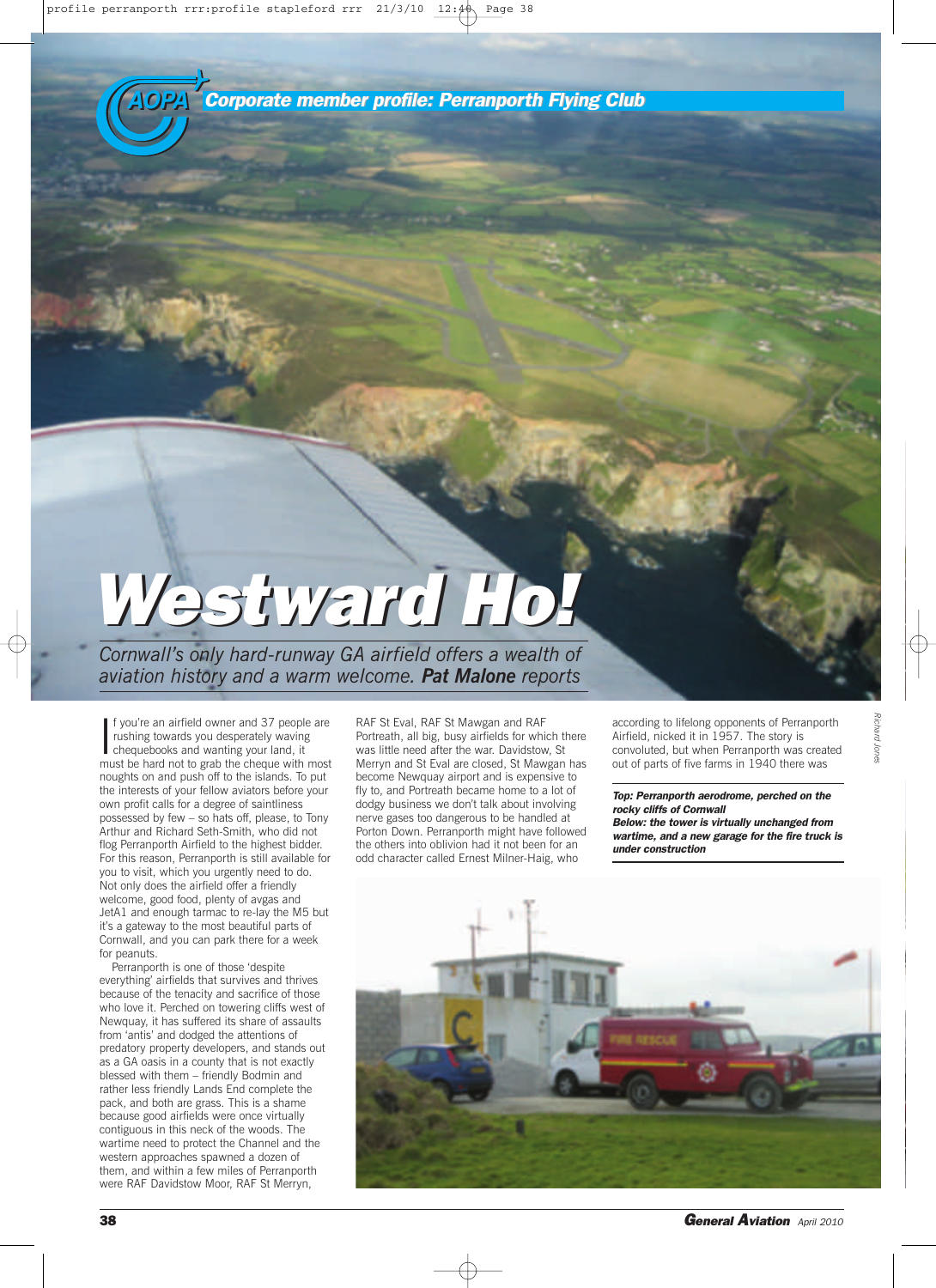



supposed to be a verbal agreement with the farmers who got compensation that they could buy it back at a discount after the war. Perranporth had a distinguished war record in

*Ri*

which it played host to British, Canadian, Czech, Australian, Free French and Polish Spitfires, Typhoons and Hurribombers. In 1944 the Fleet Air Arm took over with



Avengers and Swordfish, but the Air Ministry decided to hold onto the airfield when the war ended, just in case the Cold War heated up. It was not until the mid-1950s that it was advertised for sale by public auction, and the five farmers got their money together and planned a visit to the auction house. But a few days before the auction Ernest Milner-Haig, who knew that the small print in the auction notice also said 'or for sale by private treaty', nipped into the agent's office in Truro, gave them some money and came away with the deeds. This did not endear Milner-Haig or Perranporth Airfield to its neighbours, and a certain amount of ill-feeling has been handed down from father to son in the traditional manner. Milner-Haig invited the Cornwall Gliding Club to come to Perranporth from St Merryn and leased most of the land to the farmers he'd finessed. They erected fences along the edges of the runways, which encouraged accuracy in landing.

If you hang around the clubhouse in the restored wartime control tower at Perranporth you can still meet men who began flying with the gliding club back in 1957. Ernie Hayman and Noel Ellis were CFI and deputy CFI in the 1960s when the club was in its heyday. "It was second only to Lasham, and we had big regional and national competitions," says Noel. "We built two hangars and had a dozen gliders and a Tiger Moth to tow them off with. The ridge soaring along the cliffs here is second to none and people would come from all over the country. I got my Silver C here – that means five hours airborne, and that was after one Boxing Day when I flew for four hours and 50 minutes and they wouldn't give it to me, the miserable sods."

Ernie adds: "As a teenager in Perranporth I used to sit on the fence and watch the Spitfires land, and I joined the RAF in 1942 as soon as I was old enough. I failed pilot selection on eyesight and learned to be a navigator, and eventually ended up in South Africa where they gave us a few hours on Ansons, the only flying I did in all my years in the RAF. On the way home our ship dropped anchor off Gibraltar on VE Day, and when we got to England they didn't know what to do with us.

## *Top: gliders at Perranporth in 1972 in its heyday, the airfield was second only to Lasham Middle left: getting permission for the new hangar took years and cost a fortune Left: David Gourlay mans the mike in the tower at Perranporth*

When I was demobbed I went home to Perranporth and decided I would learn to fly. Now I've got 30-odd different gliders and a dozen powered aircraft in my log book, including the Nimrod which one of our members, Jack Alcock, flew for a day job and in which he gave me a turn at the stick.

For various reasons, the gliding club faded away. Milner-Haig was run over by a train on his way home from the pub and the airfield ended up in the hands of the Receiver. For two years it languished without a buyer until along came two Scillies Skybus pilots, Brian Sperring and Peter Channon, who did the Receiver a favour and took it off his hands at a discount. They hired two flying instructors, husband and wife team Mike and Tina Lomax, and began building a successful flying school. The Lomaxes brought with them a student from Truro airfield, local hotelier Tony Arthur, who'd been bought a trial lesson by his wife in 1991 – something she regrets more bitterly than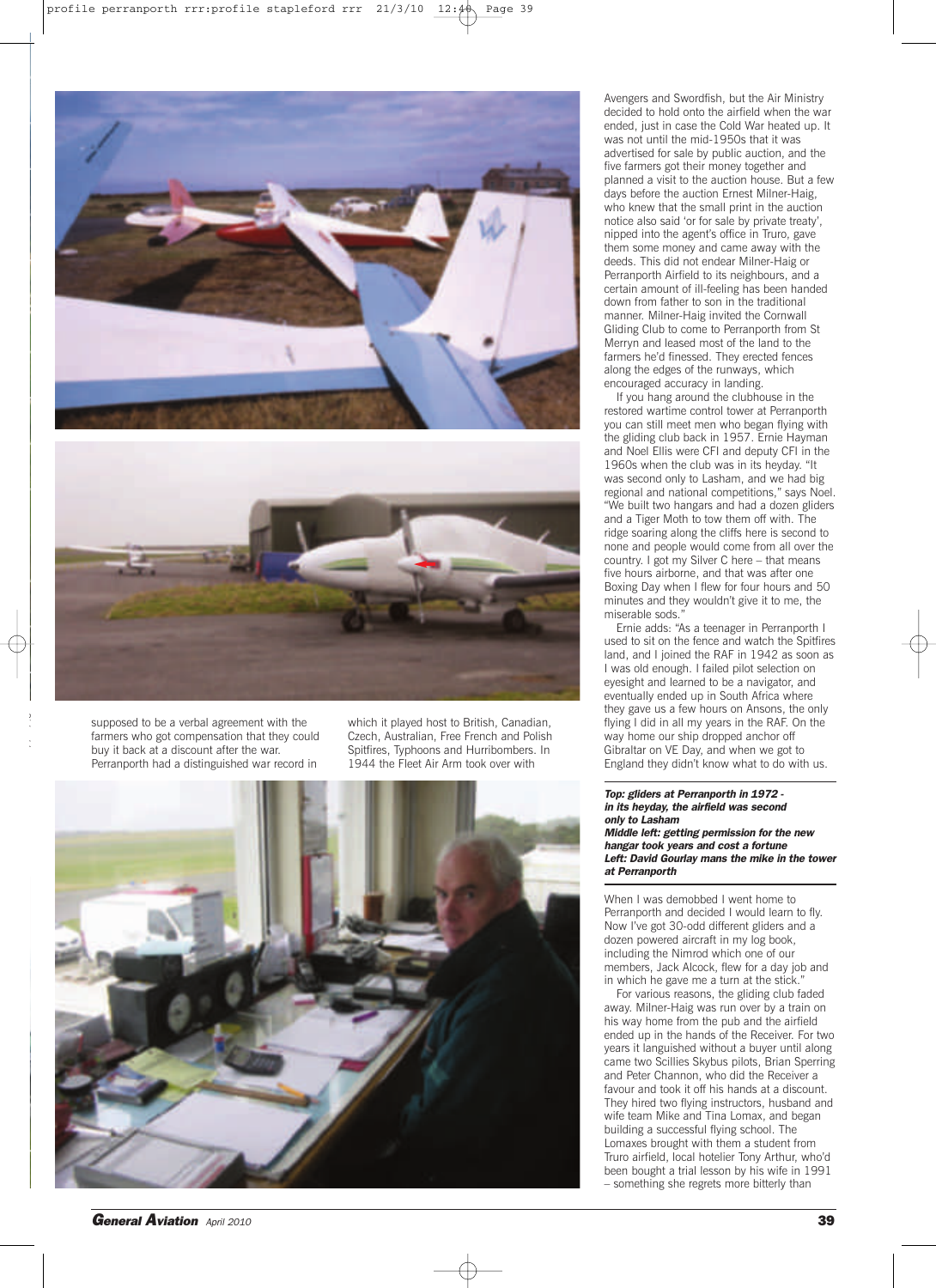



anything else in life.

Tony says: "After I got my licence I rented club aircraft but in 1997 Brian lost his Class One medical and he and Peter decided to sell the airfield. They let the licence lapse, which meant there was no longer a school, which meant there were no planes to hire. Mike and Tina took over a pub and I bought a PA-28 and parked it on the grass. Then myself and my wife, and Richard Seth-Smith and his wife, decided to buy the airfield, and we paid £310,000 for it. It was really just an investment in 350 acres of land – I didn't have any ambitions to operate the airfield, and Richard's wife was so involved she's never set foot on the place to this day. Richard himself was more interested in running an airfield, and as I lived only two miles away I ended up doing it, too.

The pair got the licence reinstated and Tony and his wife resurrected the school, which over a ten-year period they built it into a sound business with two full-time instructors, two part-timers, over 100 members, 25 students and an affiliated engineering operation run by Stefan Heale. A hangar was built at the end of a 15-year planning battle which cost the price of a decent aircraft in legal fees, but there's never enough space for the number of aircraft that would like to live at Perranporth – especially since Lands End turfed out GA last year – and more is desperately needed. Like everything else at Perranporth, the hangar was largely a self-help operation, built by members offering their own particular skills.

In 2007 Richard Seth-Smith wanted to retire and Tony didn't want to pick up the slack, so they put the airfield up for sale. "The agents said it was the kind of thing that would

## *Top left: instructors Terry Earl and Laura Khot at the entrance to Perranporth's unique briefing room*

*Left: the old air raid shelter has been kitted out as offices and briefing rooms*

interest either nobody or everybody," says Tony. "In the event it was the latter. We had 37 serious would-be buyers, which we eventually narrowed down to nine serious-serious buyers, and I showed each one around and interviewed them carefully. Richard and I agreed we would sell it to someone who intended to maintain it as a GA airfield and was able to do so, which in business terms is not very smart. We had higher offers – much higher offers – but in the end we sold at a discount to someone who fit all our criteria.

(Dry your tears, they still got the thick end of a million quid.)

The buyer was John George, a Cornish boy made good, founder of the mobile phone company JAG Communications. George started JAG in a disused railway carriage in his back garden in 1989 and now commutes from Guernsey in a TBM he's about to chop in for a Citation Mustang. Bet you wish you'd had his vision in 1989, eh? The new owner asked Tony Arthur to stay on for six months to effect a smooth handover, and as is the way of these things, three years later Tony is still there. The recession has put a crimp in John George's plans to expand the airfield, and the running is left to Tony while the owner looks after the core business.

There can be few airfields in Britain which have a more beautiful aspect, with the sweeping curve of the rugged Cornish coast stretching into the distance. What is surprising is that so much wartime construction remains